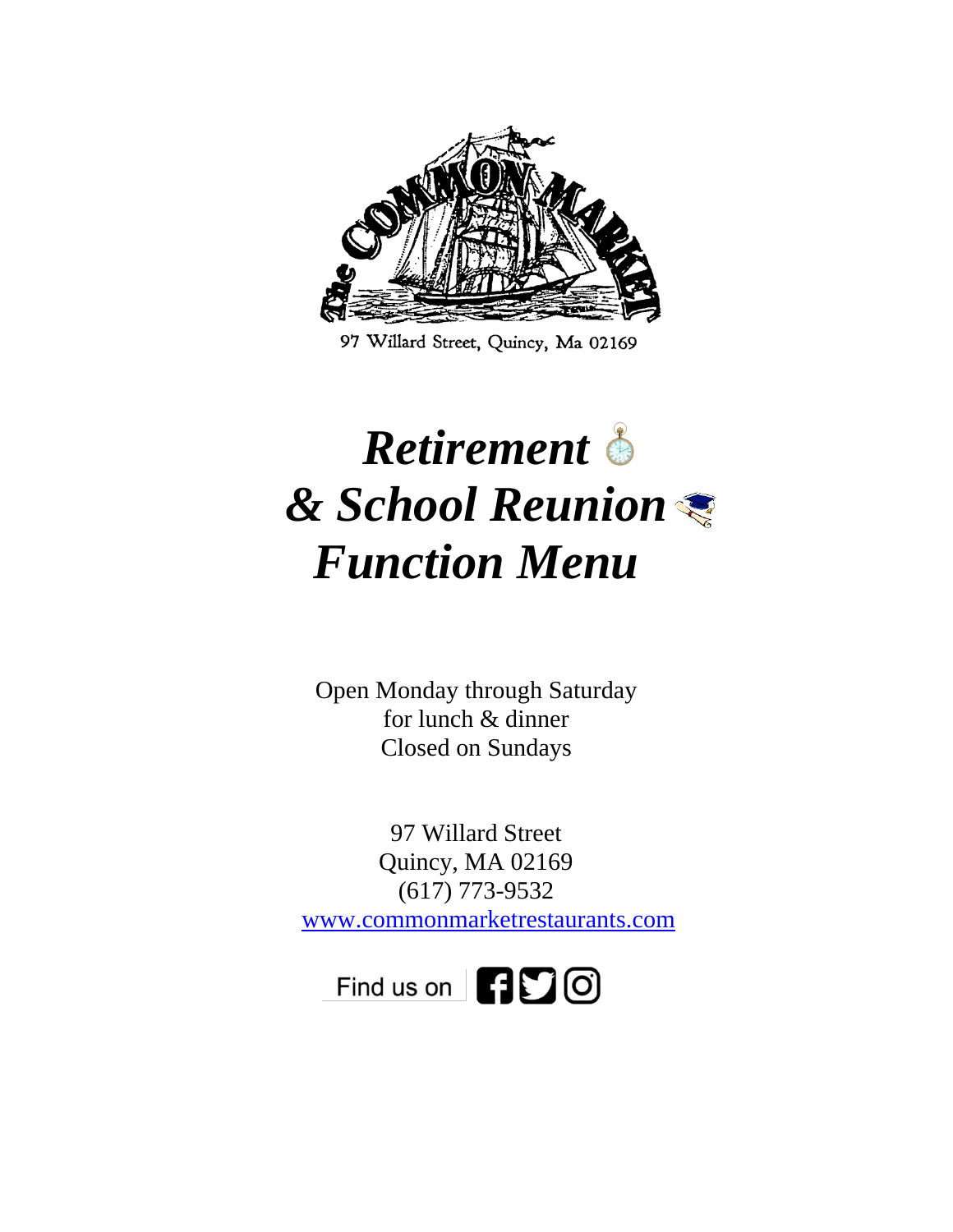# **BUFFET MENU**

*Hors D'oeuvres*

**HONEY BBQ CHICKEN POPPERS BEEF SATAY VEGETARIAN SPRING ROLLS SPANIKOPITA FILOS**

*Buffet also includes:*

# **BAKED STUFFED HADDOCK CHICKEN MARSALA PASTA PRIMAVERA ALFREDO**

#### **RICE of the DAY SEASONAL VEGETABLES TOSSED SALAD or CAESAR SALAD DINNER ROLLS COFFEE & TEA**

*(Dessert Not Included)*

\$29.95 per person

Also included in the Buffet Package are:

- Meals Tax & Gratuity
- Room Charge
- Linens
- Cake Cutting
- TV, DVD Player & Screen (if needed)
- Podium & Sound System
- No projector available

*Buffet menu has a guaranteed minimum of 40 people In order to hold your date, a non-refundable \$100 deposit is required at time of booking. Please confirm your attendance 3 days in advance. This will be your minimum guarantee. Prices quoted are subject to change without notice.*

*A \$50 administrative fee will be added to your bill*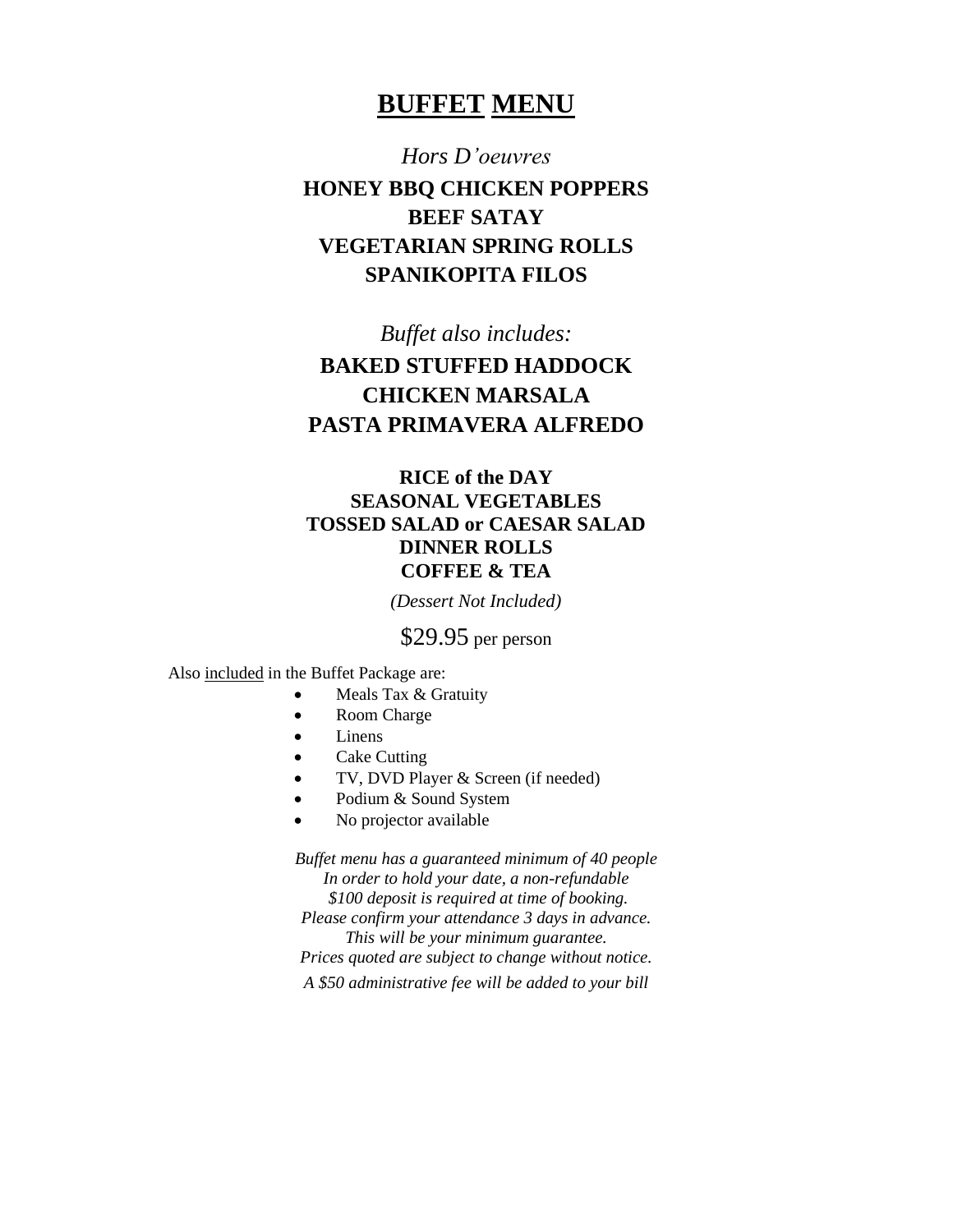# Enhancements for Your Buffet

*(all prices are per person in addition to your buffet selection)*

|                                                                    | \$4.00 per person |
|--------------------------------------------------------------------|-------------------|
| Dessert <i>(frozen dessert with fudge sauce)</i> \$3.00 per person |                   |
|                                                                    |                   |

*Dessert may be added or you can bring a cake at no extra charge. (tax and gratuity are included in the above prices)*

#### Chef Carving Station for Your Buffet

*(all prices are per person in addition to your buffet selection)*

|                                                     | $$10.00$ per person |  |
|-----------------------------------------------------|---------------------|--|
| Baked Country Ham – pineapple sauce                 | $$10.00$ per person |  |
| Pork Tenderloin – cinnamon apple relish             | $$11.00$ per person |  |
| Salmon ~ Cedar Plank w/ orange ginger glaze         | $$12.00$ per person |  |
| Roast Sirloin of Beef – horseradish sauce           | $$16.00$ per person |  |
| Roast Tenderloin of Beef – béarnaise sauce          | $$20.00$ per person |  |
| (tax and gratuity are included in the above prices) |                     |  |

# **Other Function Offerings**

| Special Function Bottles of Wine\$20.00/bottle |  |
|------------------------------------------------|--|
|                                                |  |
|                                                |  |
|                                                |  |

*Wine station is also available. We will setup a display of wine bottles and glasses and refill as needed. Price is based on consumption.*

*(18% gratuity will be added to all liquor & beverage open bars and wines)*

*Open bar is also available. Price is based on consumption. Please ask a manager for details*



 *Please visit our website for information, pictures of rooms, directions, etc. at www.commonmarketrestaurants.com*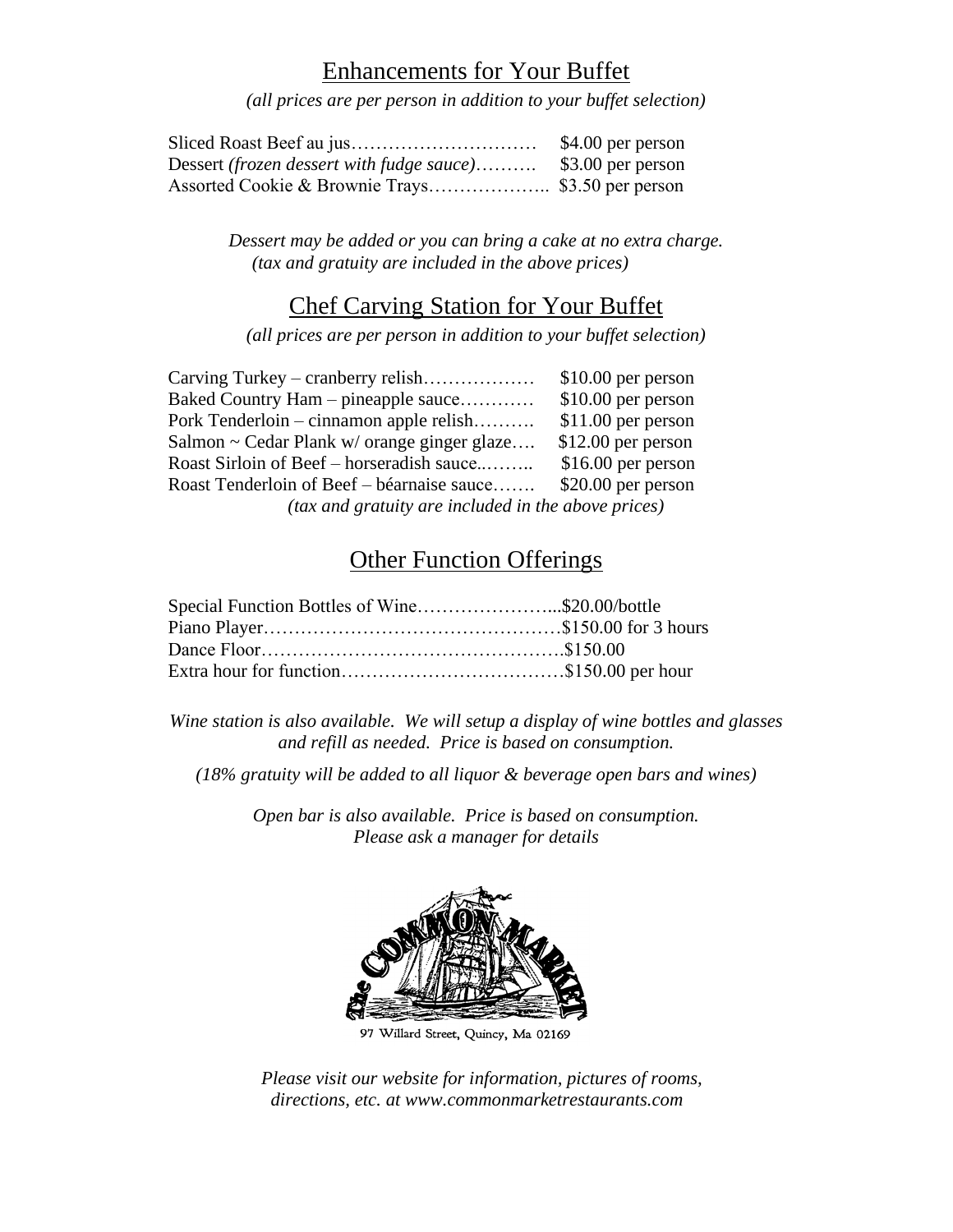### Additional Hors d'oeuvres

#### CHEESE TORTELLINI MARINARA FRESH MELON & PROSCUITTO ITALIAN MEATBALLS ASIAN POT STICKERS CHICKEN WING DINGS ASPARAGUS ASAIGO IN FILO

*Any of the above listed items may be added to a buffet function for \$4.00 each per person. They are refilled as needed.* 

*The following hot and cold hors d'oeuvres are also available.*

#### Hot Hors d'oeuvres

*(Priced 50 pieces per order)*

#### Cold Hors d'oeuvres

*(Priced 50 pieces per order)*

### Other Hors d'oeuvres

| \$3.00/person |
|---------------|
| \$4.00/person |

*If you would like your reception's hors d'oeuvres passed among your guests by a server, there will be an additional charge of \$40.00 per server.*

> *Please see our other Function Menus. A \$50 administrative fee will be added to your bill Prices quoted are subject to change without notice.*